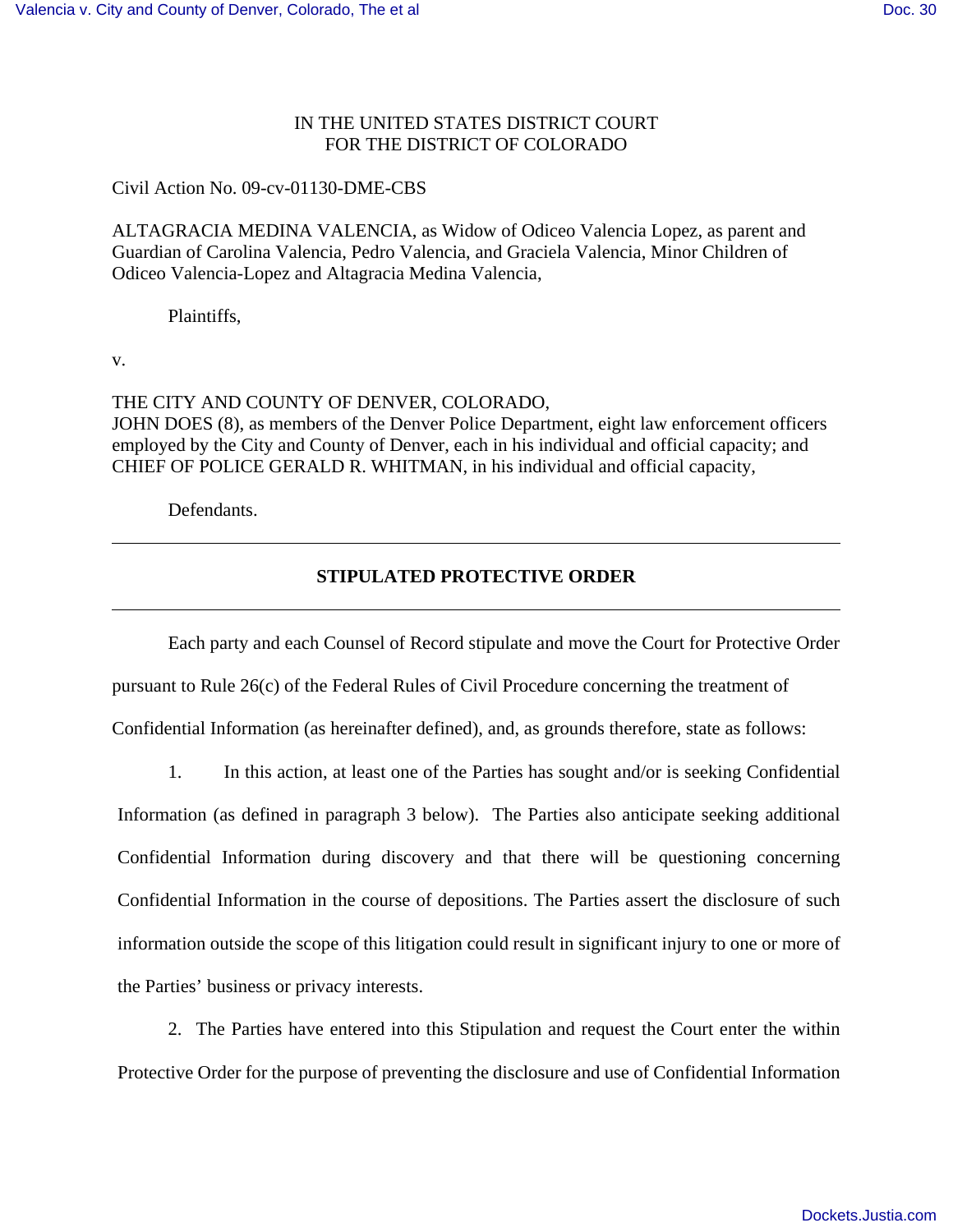except as set forth herein.

3. "Confidential Information" means any document, file portions of files, transcribed testimony, or response to a discovery request, including any extract, abstract, chart, summary, note, or copy made therefrom and designated by one of the Parties in the manner provided in paragraph 4 below as containing Confidential Information, including, but not limited to:

- a. the Parties and/or their representatives' personnel files;
- b. internal affairs investigation files;
- c. security and/or investigative policies or procedures;
- d. witness statements; and
- e. other documents related to Plaintiff's claims in this action.
- 4. Where Confidential Information is produced, provided or otherwise disclosed by a Party in the course of this case, it will be designated in the following manner:
	- a. By imprinting the word "Confidential" on the first page or cover of any document produced;
	- b. By imprinting the word "Confidential" next to or above any response to a discovery request; or
	- c. With respect to transcribed testimony, by giving written notice to opposing counsel designating such portions as "Confidential" no later than ten calendar days after receipt of the transcribed testimony.

5. All Confidential Information provided by a Party in response to a discovery request or transcribed testimony shall be subject to the following restrictions:

> a. It shall be used only for the purpose of this litigation and not for any business or other purpose whatsoever;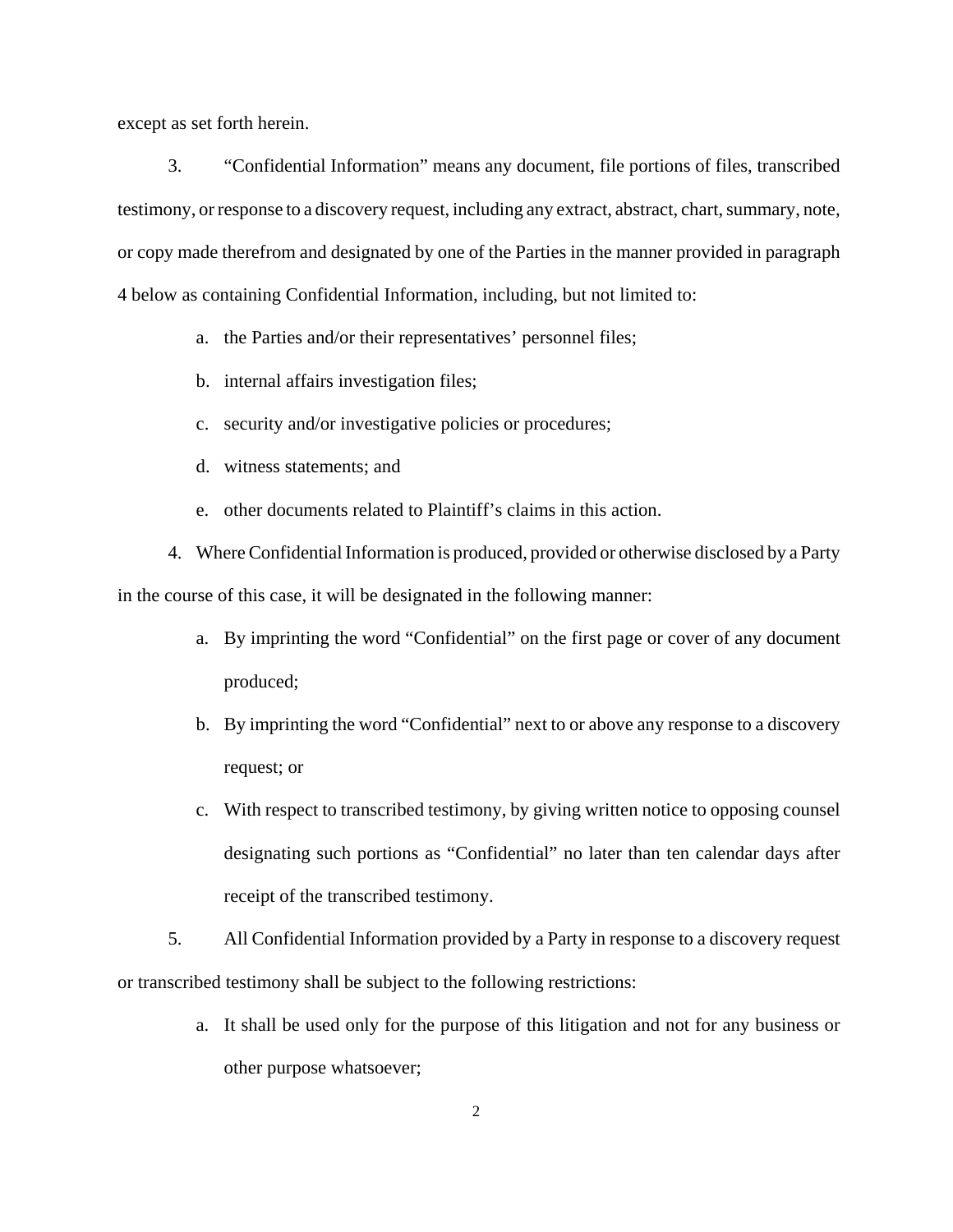b. It shall not be communicated or disclosed by any Party's counsel or a Party in any manner, either directly or indirectly, to anyone except for purposes of this case and unless an affidavit in the form of Exhibit "A" has been signed.

6. Individuals authorized to review Confidential Information pursuant to this Protective Order including, but not limited to, the Parties to this action and their undersigned counsel, shall hold Confidential Information in confidence and shall not divulge the Confidential Information, either verbally or in writing, to any other person, entity or government agency unless authorized to do so by court order.

7. The Party's counsel who discloses Confidential Information shall be responsible for assuring compliance with the terms of this Protective Order with respect to persons to whom such Confidential Information is disclosed and shall obtain and retain the original affidavits signed by qualified recipients of Confidential Information, and shall maintain a list of all persons to whom any Confidential Information is disclosed.

8. During the pendency of this action, opposing counsel may upon court order or agreement of the Parties inspect the list maintained by counsel pursuant to paragraph 7 above upon showing of substantial need in order to establish the source of an unauthorized disclosure of Confidential Information and that opposing counsel are unable to otherwise identify the source of the disclosure. If counsel disagrees with opposing counsel's showing of substantial need, then counsel may seek a court order requiring inspection under terms conditions deemed appropriate by the Court.

9. No copies of Confidential Information shall be made except by or on behalf of counsel in this litigation for work product purposes, including for review by experts in this case. Any such copies shall be made and used solely for purposes of this litigation.

3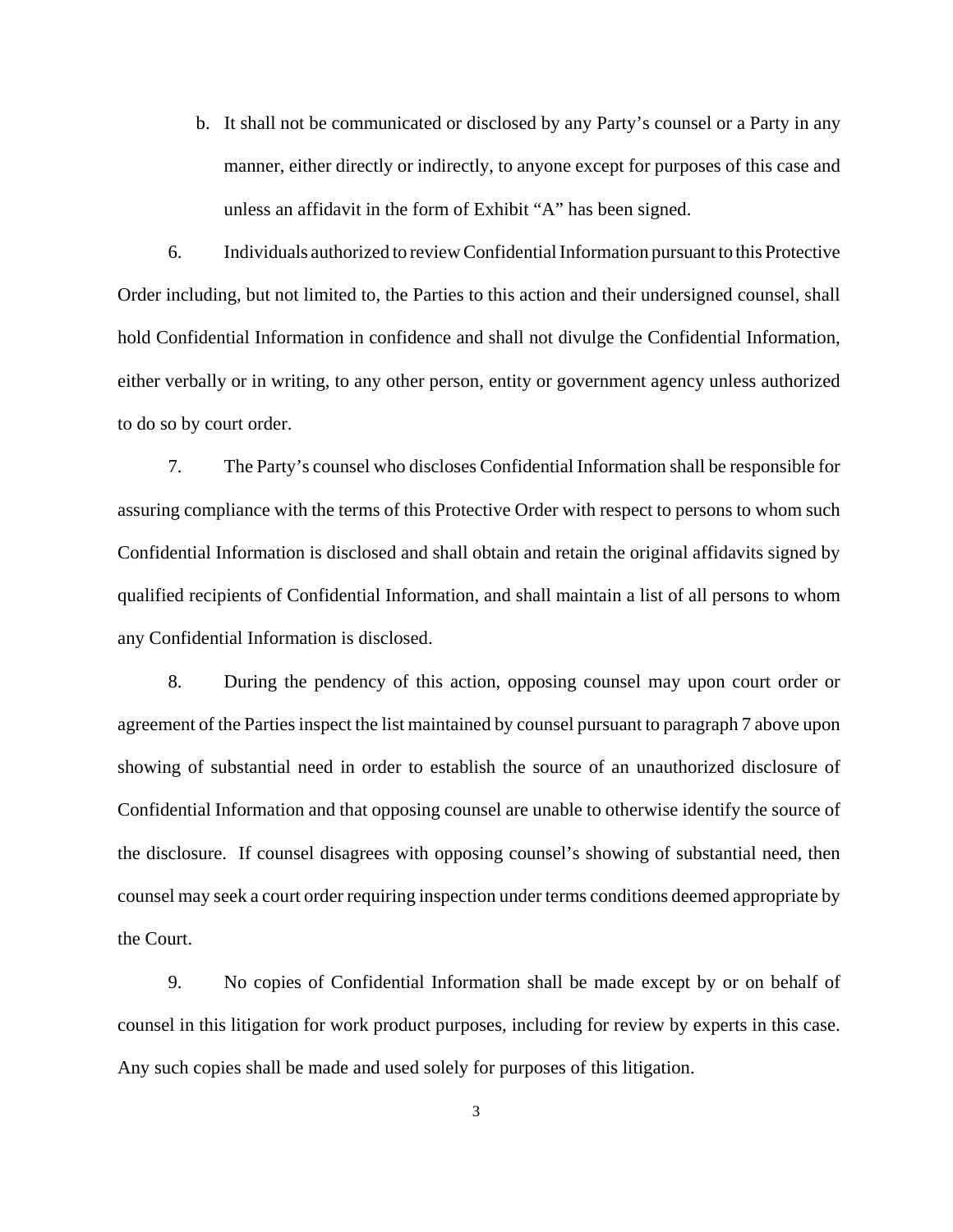10. During pendency of this litigation, counsel shall retain custody of Confidential Information, and copies made therefrom pursuant to paragraph 9 above.

11. A party may object to the designation of particular Confidential Information by giving written notice to the party designating the disputed information. The written notice shall identify the information to which the objection is made. The written objection should be made within (10) business days to the party designating the document(s) as Confidential. If the parties cannot resolve the objection within ten (10) business days after the time the notice is received, it shall be the obligation of the party designating the information as confidential to file an appropriate motion requesting that the Court determine whether the disputed information should be subject to the terms of this Protective Order. If such a motion is timely filed, the disputed information shall be treated as confidential under the terms of this Protective Order until the Court rules on the motion. If the designating party fails to file such a motion within the prescribed time, the disputed information shall lose its designation as confidential and shall not thereafter be treated as confidential in accordance with this Protective Order. In connection with a motion filed under this provision, the party designating the information as confidential shall bear the burden of establishing that good cause exist for the disputed information to be treated as confidential.

12. In the event it is necessary for the Parties to file Confidential Information with the Court in connection with any proceeding or motion, the Confidential Information shall be filed in accordance with the requirements of D.C.COLO.LCivR 7.2.

13. The termination of this action shall not relieve counsel or other persons obligated hereunder from their responsibility to maintain the confidentiality of Confidential Information pursuant to this Protective Order, and the Court shall retain continuing jurisdiction to enforce the terms of this Protective Order, even after this action is terminated.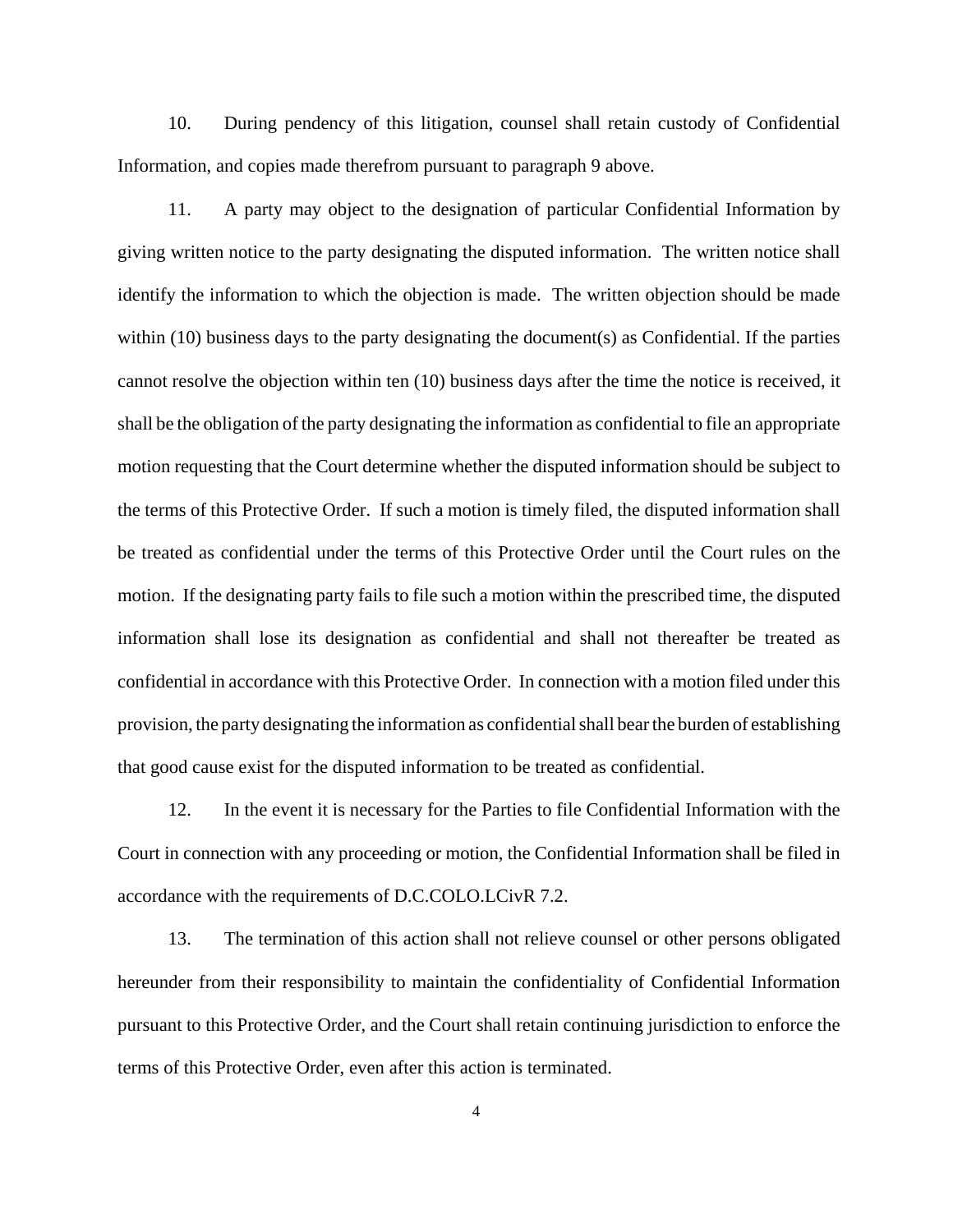14. By agreeing to the entry of this Protective Order, the Parties adopt no position as to the authenticity or admissibility of documents produced subject to it. Neither the taking of any action in accordance with the provisions of this Protective Order, nor the failure to object thereto, shall be construed as a waiver of any claim or defense in this action.

15. Upon termination of this litigation, including any appeals, each Party's counsel shall immediately return to the producing party all Confidential Information provided subject to this Protective Order. At that time, counsel shall also file under seal with this Court the list of individuals who have received Confidential Information which counsel shall have maintained pursuant to paragraph 6, herein.

16. Nothing in this Protective Order shall preclude any Party from filing a motion seeking further or different protection from the Court under Rule 26(c) of the Federal Rules of Civil Procedure, or from filing a motion with respect to the manner in which Confidential Information shall be treated at trial.

DATED at Denver, Colorado, this 24<sup>th</sup> day of August, 2009.

BY THE COURT:

*s/Craig B. Shaffer*

Craig B. Shaffer United States Magistrate Judge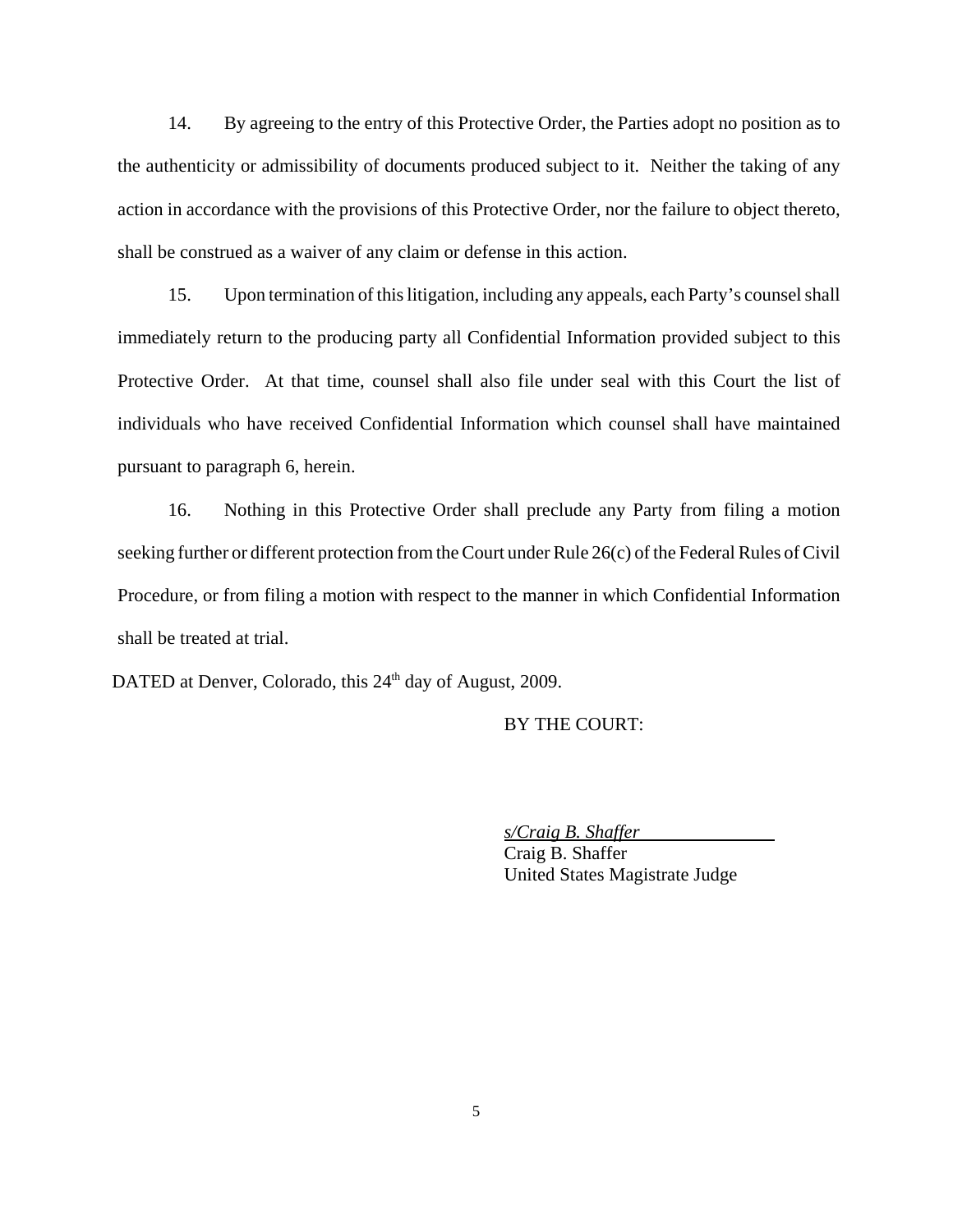#### **STIPULATED AND AGREED TO:**

#### **THOMAS BIGLER**

Assistant City Attorney

By: s/Thomas Bigler Thomas Bigler Assistant City Attorney Litigation Section 201 W. Colfax Ave., Dept. 1108 Denver, CO 80202-5332 Telephone: 720-865-8751 Facsimile: 720-913-3182 E-mail: dlefiling.litigation@denvergov.org *Attorney for Denver Defendants*

### **ANTHONY VIORST, ESQ.**

By: s/Anthony Viorst Anthony Viorst The Viorst Law Offices, P.C. 950 S. Cherry Street, Suite 300 Denver, Colorado 80246 Telephone: 303-759-8838 Facsimile: 303-333-7127 E-mail: tony@hssspc.com *Attorneys for Plaintiff*